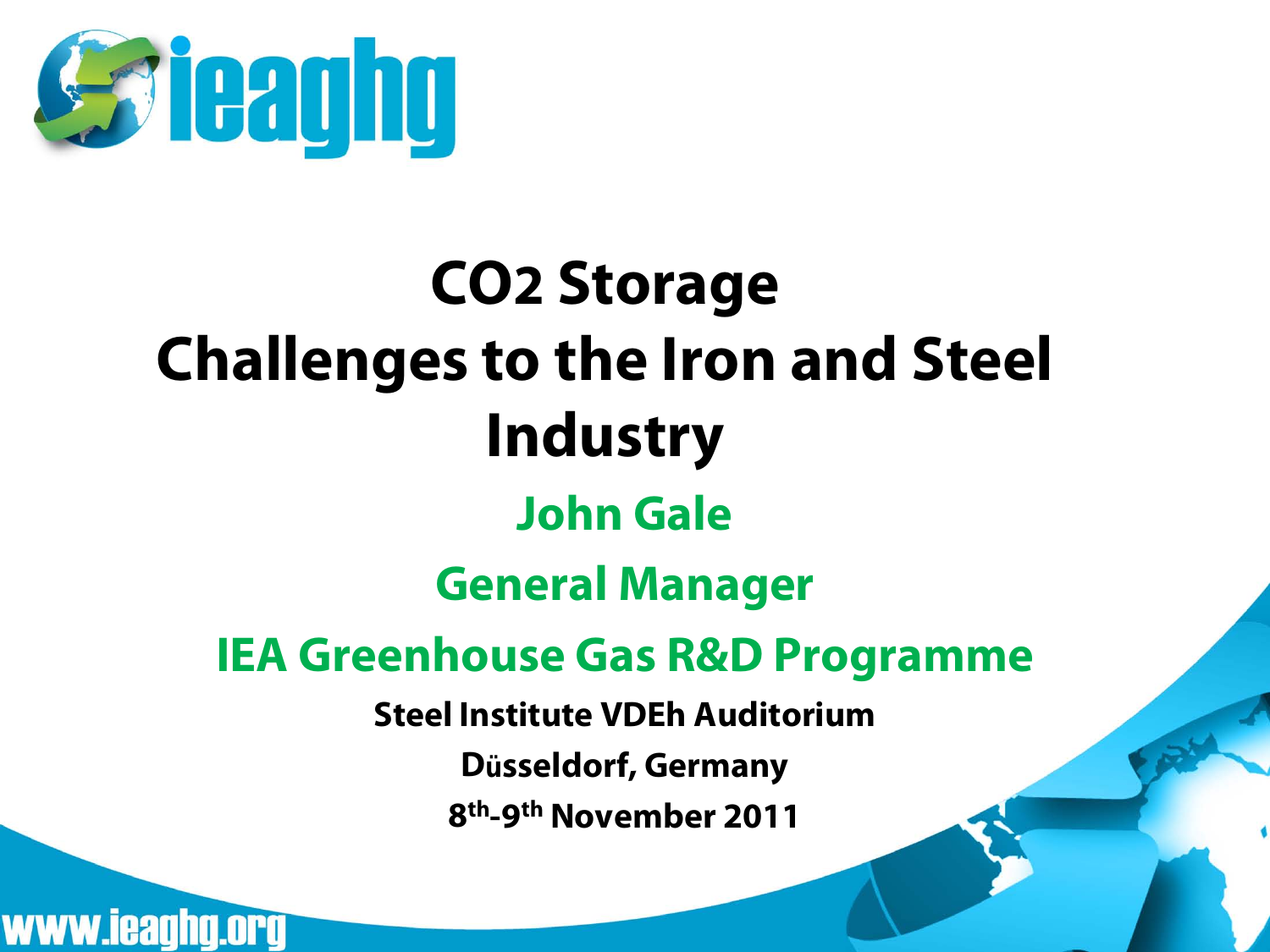## **Storage portfolio**



- *Technical studies on key issues*
- *International research network series*
	- Learning's from R&D projects and pilot injection projects
		- Modelling of injected CO2
		- Monitoring of injected CO2
			- Monitoring Tool
		- Well bore integrity
		- Risk Assessment
		- Environmental Impacts/Natural Analogues

• *What have we learnt from early commercial CCS projects*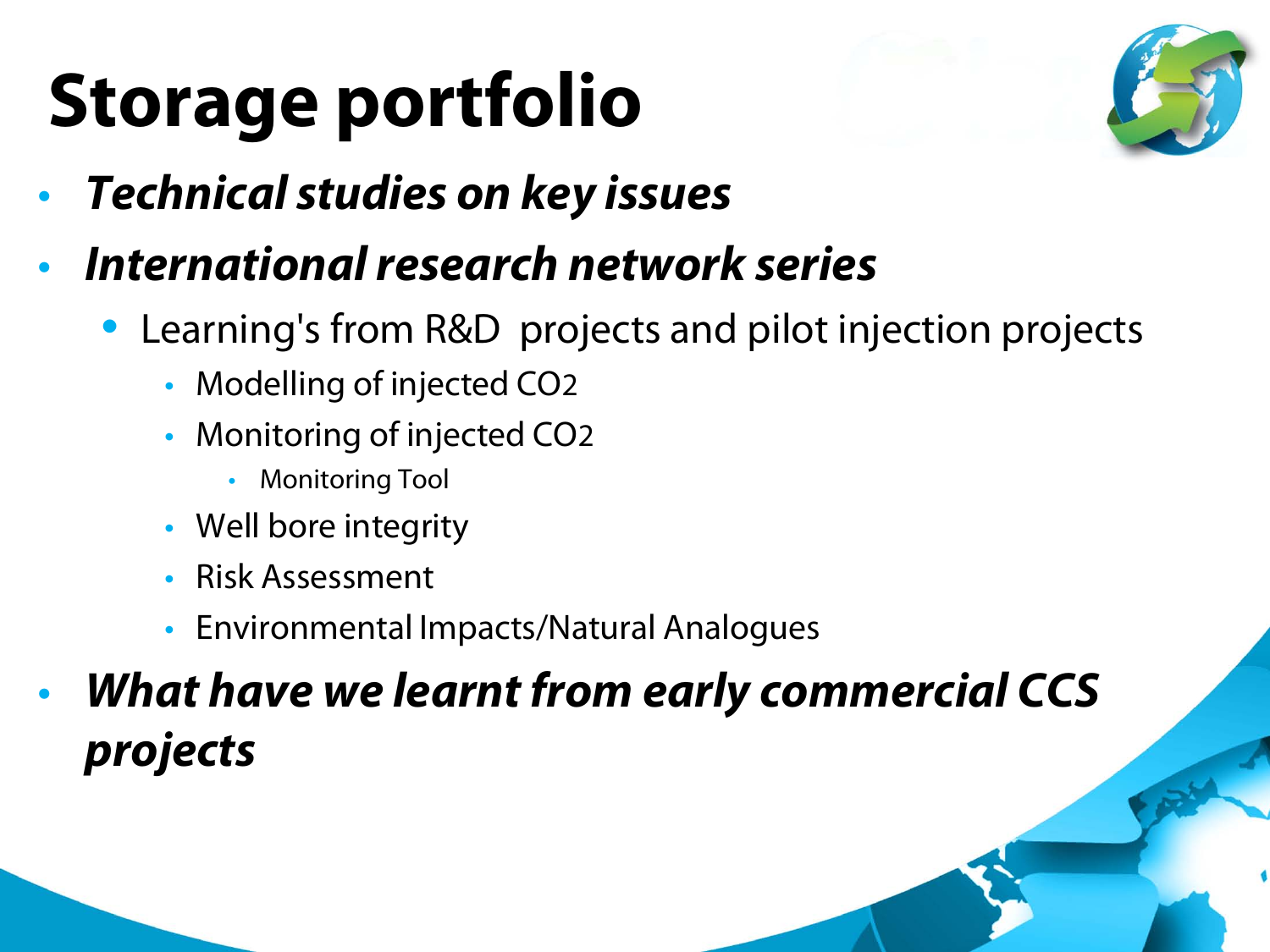## **Geological Storage Of CO2**



#### • *Injection of a supercritical fluid into the pore spaces of permeable rocks (geological reservoirs)*

- Reverse of oil and gas production
- Oil industry has been injecting fluids into geological reservoirs to assist oil production for many years
- CO2-EOR has been practised in North America since the mid 1980's
- Storing natural gas in depleted oil and gas fields and deep saline aquifers since 1990's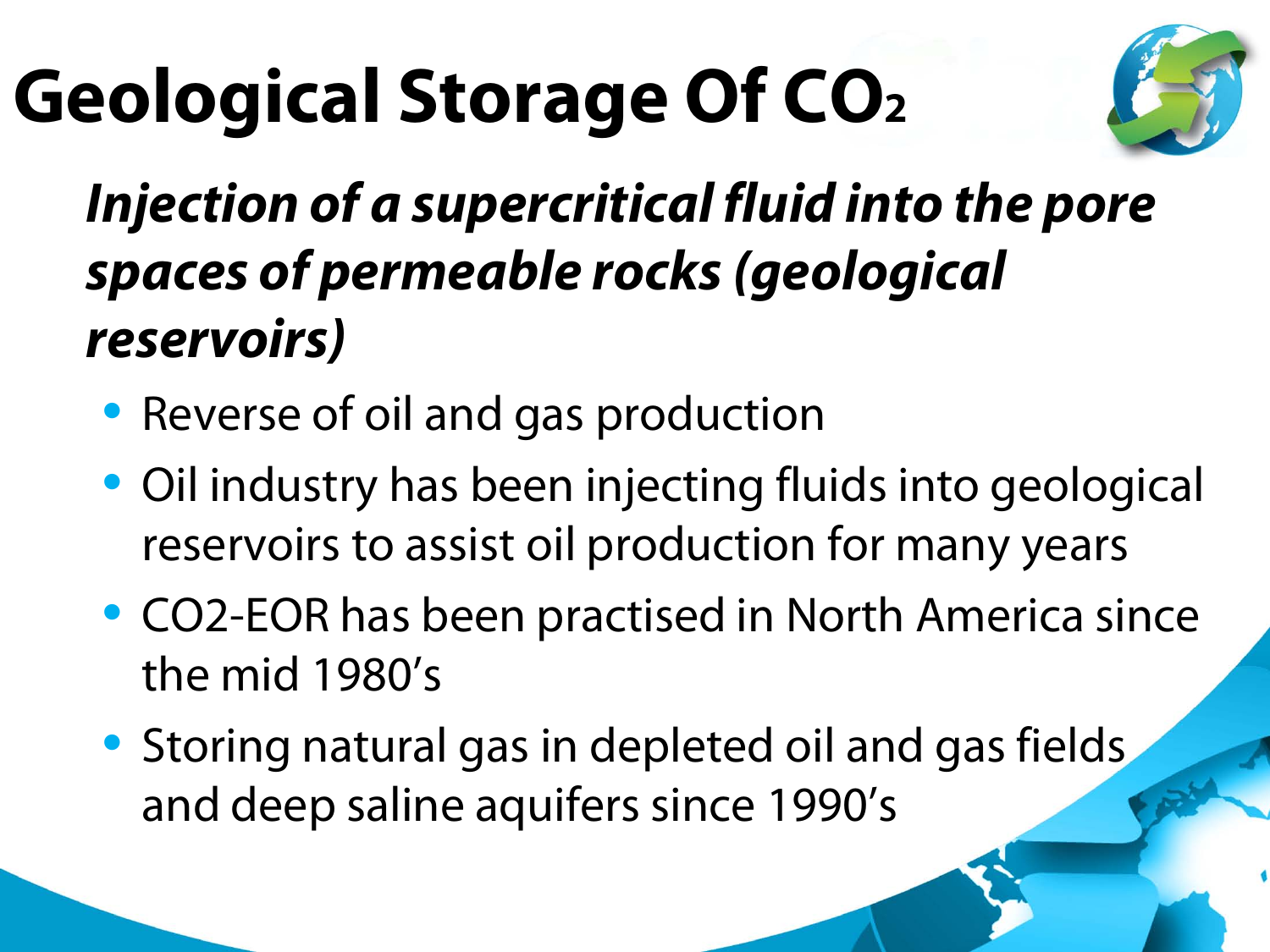# **What is a Geological Reservoir?**

#### • *The reservoir comprises a reservoir and seal pair* • *In general a reservoir / seal pair consist of:*

• Porous and permeable "reservoir" rock that can contain (a mixture of) gas and liquid

#### • *Rocks with porosity of typically 5-30% of volume of the rock*

• *Overlain by a "seal" ( non permeable rock) layer* • *Typical seal permeability is < 0.001 md*

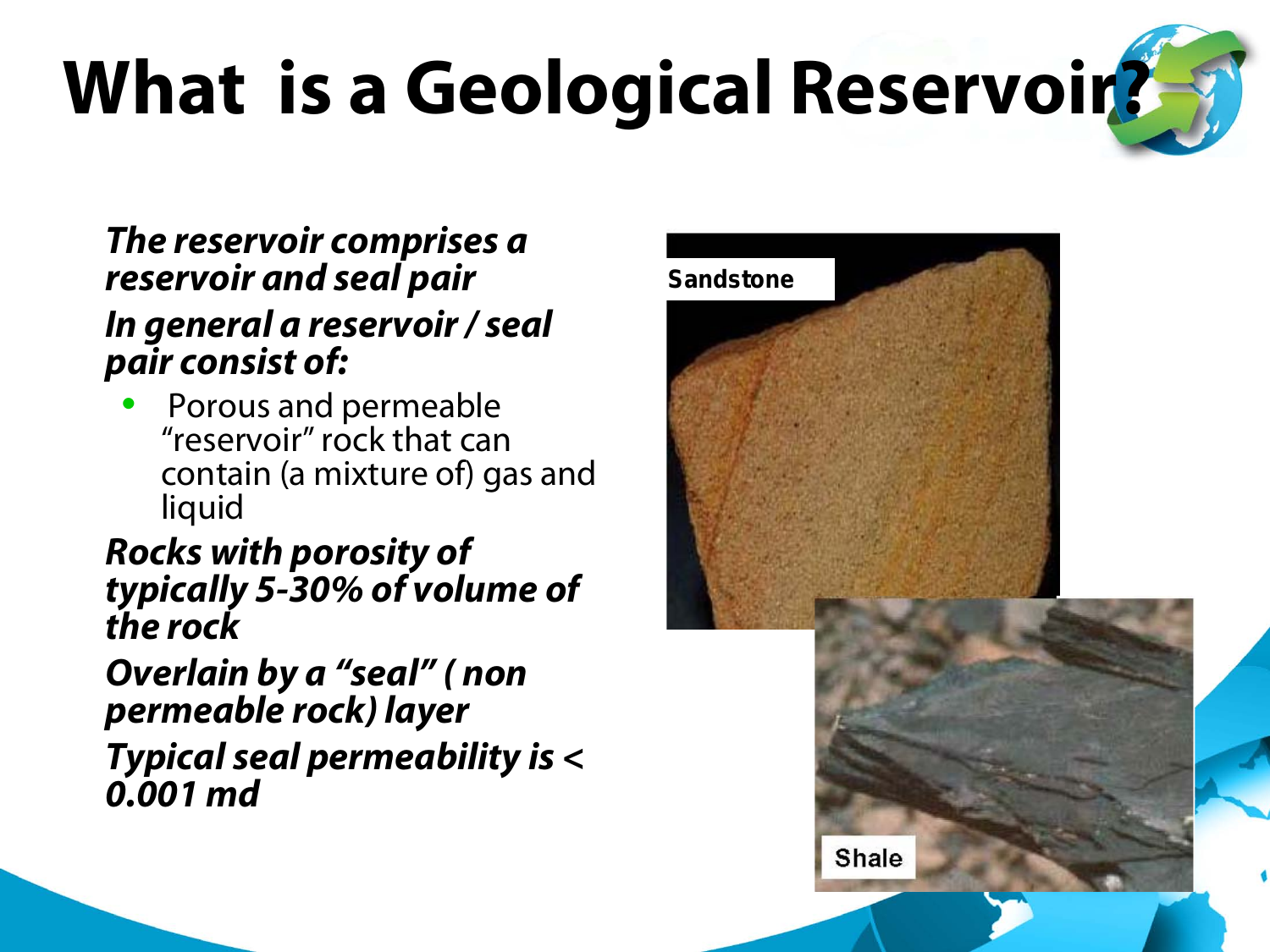## **How Does the CO2 Stay Underground?**



• CO2 moves upwards and is physically trapped under the seals **Structural trapping of CO2**

#### • *Residual storage*

• CO2 becomes stuck between the pore spaces of the rock as it moves through the reservoir

#### • *Dissolution*

**CO<sub>2</sub>** dissolves in the formational trapping of CO<sub>2</sub> water

#### • *Mineralisation*

• The CO<sub>2</sub> can react with minerals in the rock forming new minerals





**Dissolution of CO2**

**Mineral trapping of CO2**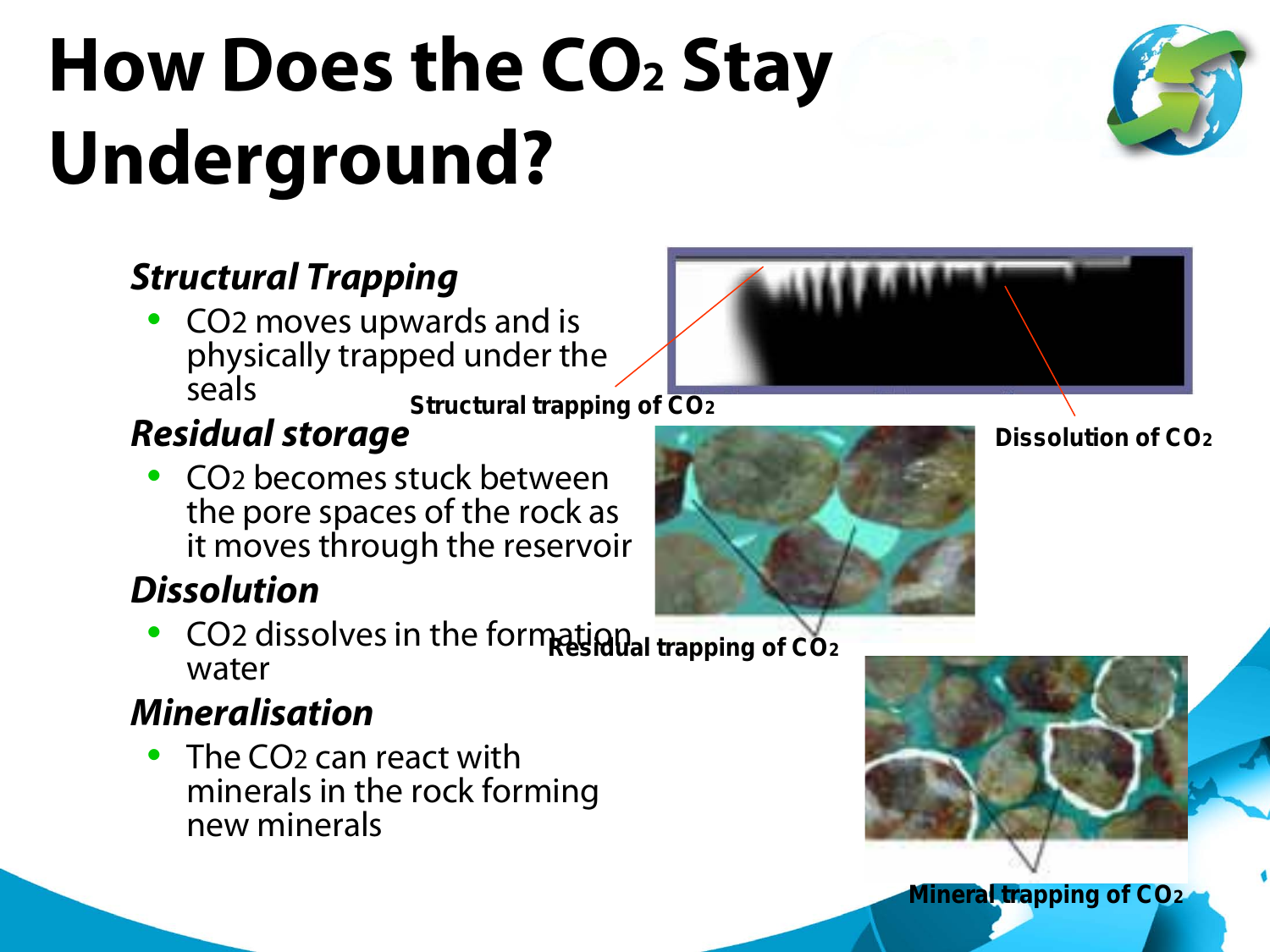### **Commercial Application of CCS (to date)**











**Sleipner 1Mt/y CO2**

**Weyburn 2.5 Mt/y CO2 1.2 Mt/y CO2 In-Salah**

**Snohvit 0.7Mt/y CO2**



**Gorgon 4Mt/y CO2**





**160km sub** 

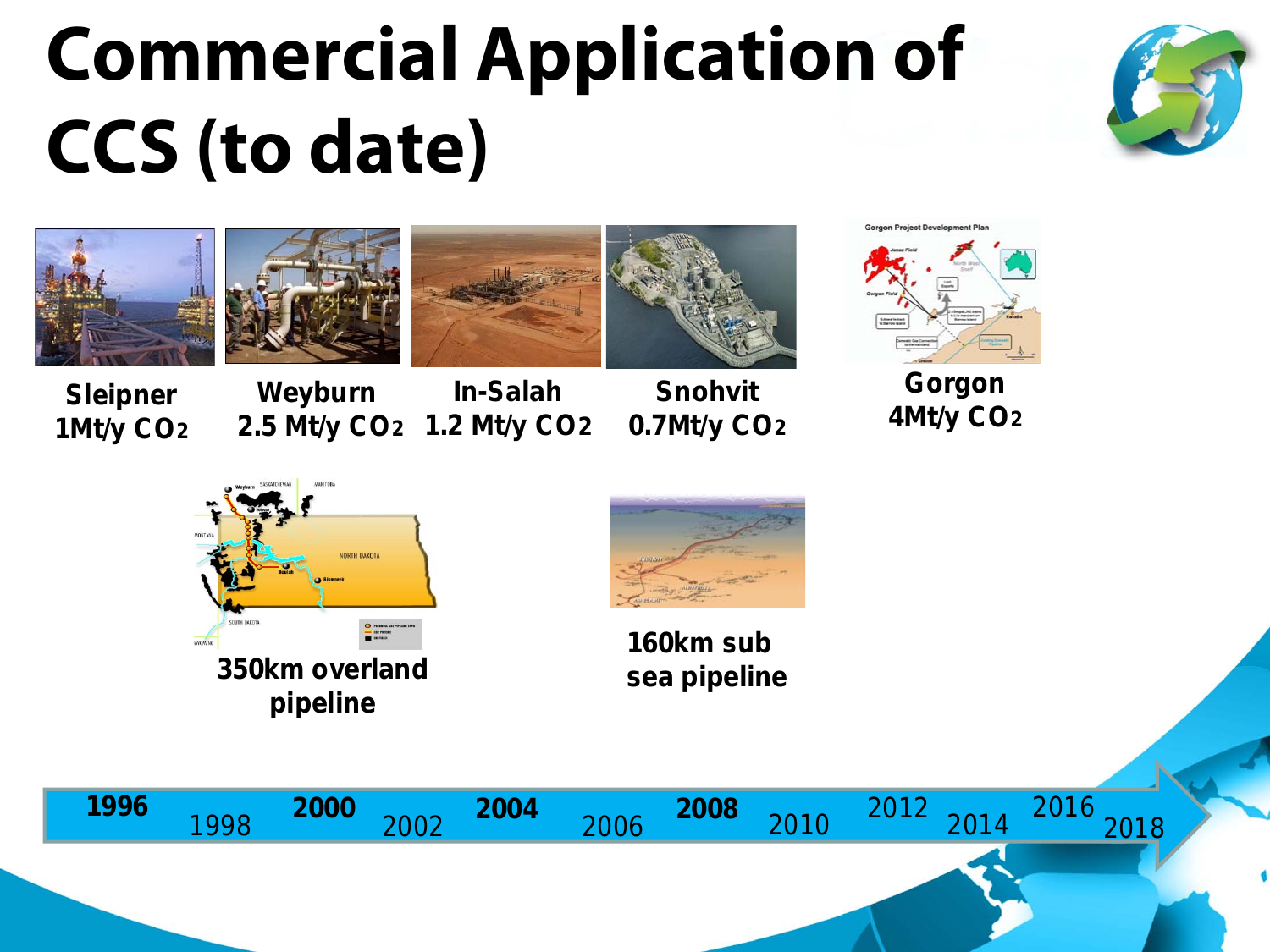## **Industry considerations**



- *Need for CCS in steel industry highlighted in global policy studies*
- *Core business is making steel*
	- Same dilemma faced by power sector
- *Is there a business case for CCS?*
	- Probably not no price on CO<sub>2</sub>
- *Industry has no experience of transport and storage* 
	- *– same as power sector*
- *Ideally would like a storage company to handle out of gate storage*
	- No market therefore no such companies currently exist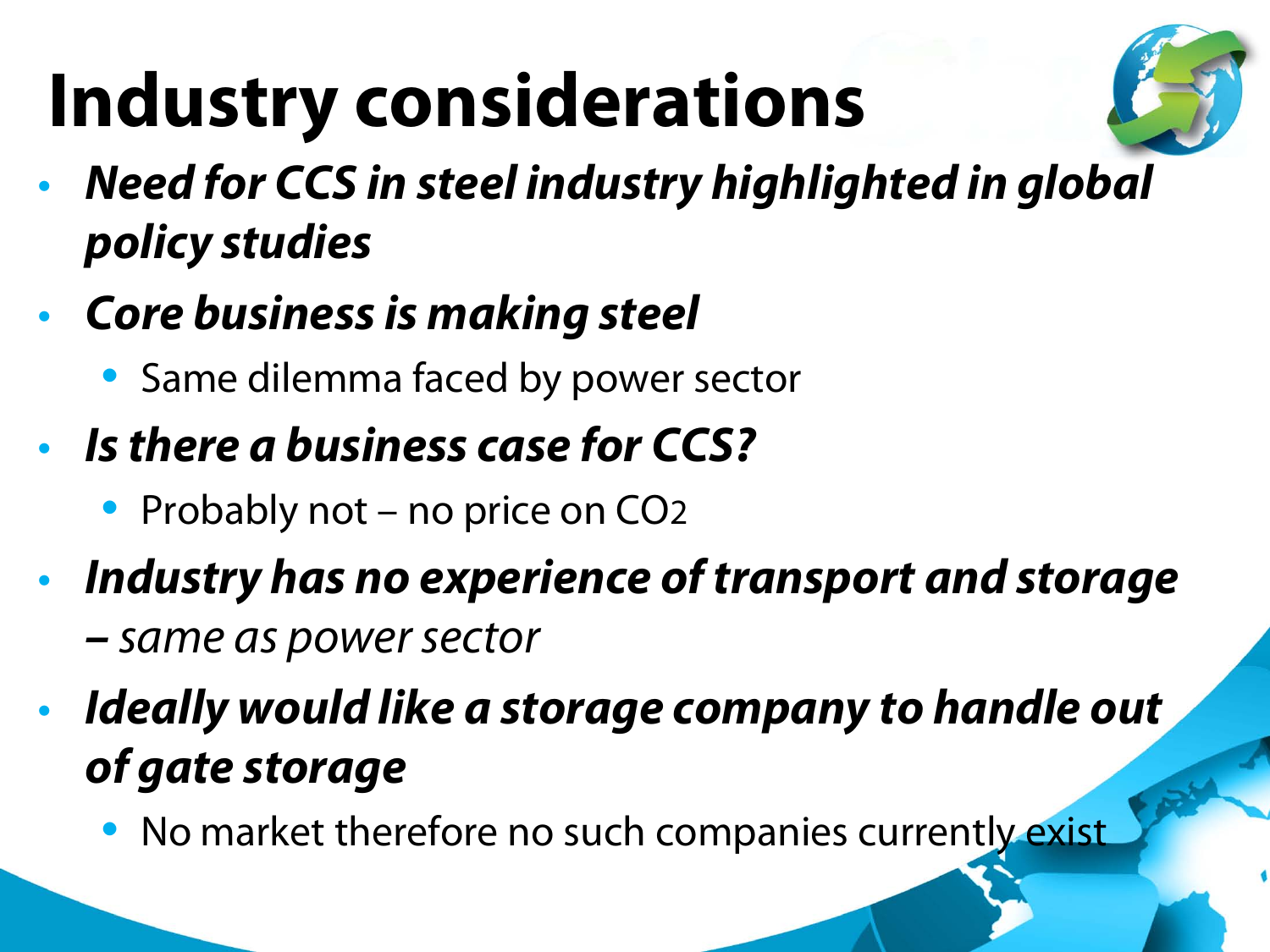### **Infrastructure considerations**



- *Each site will be site specific*
- *Need a gas gathering system?*
	- More than one stack
	- Central capture plant or multiple?
	- Experience from refining industry

#### • *Shipping versus pipelines*

- Site approximate to harbours
- Experience from projects like ROAD in Rotterdam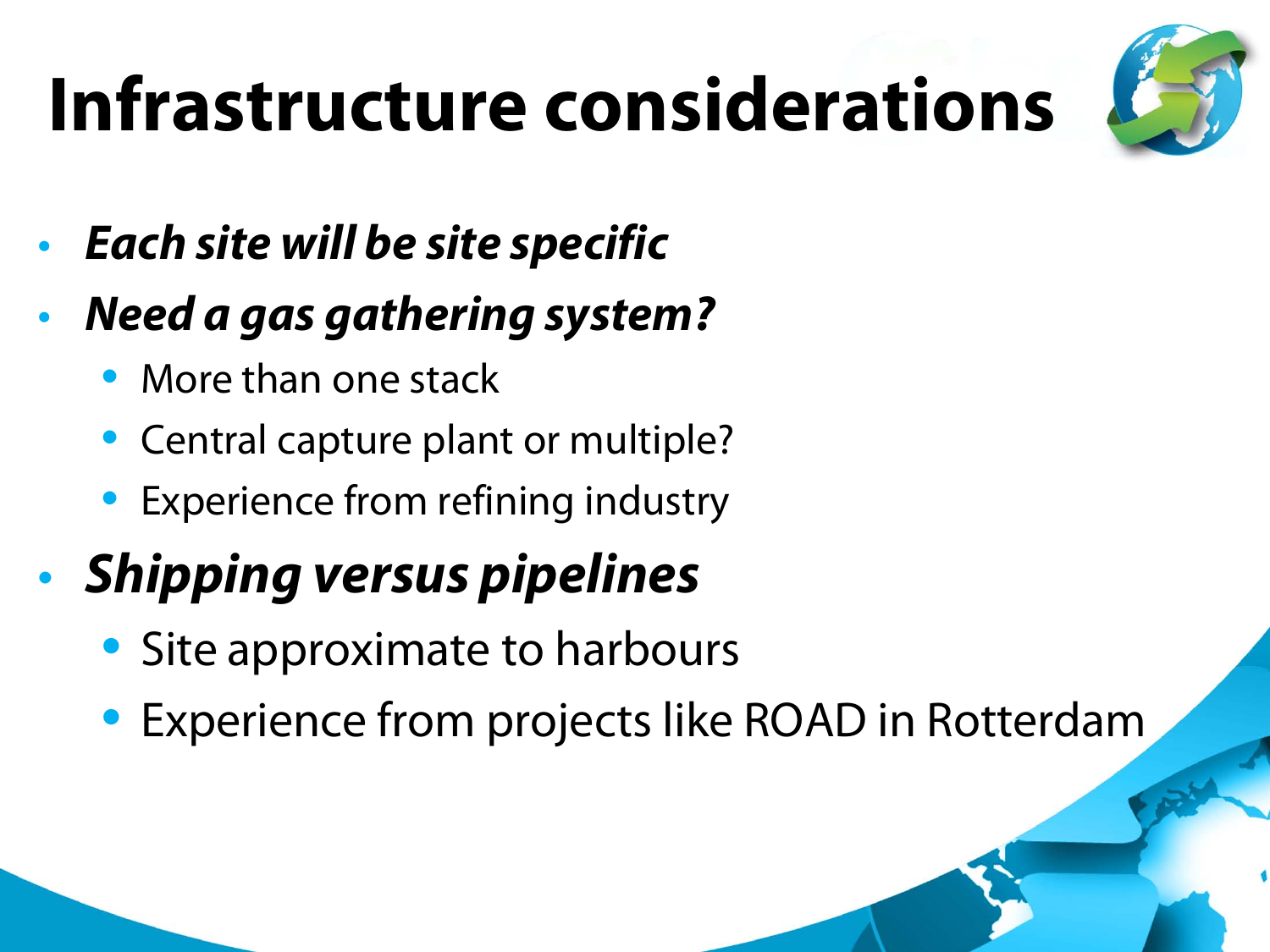### **Experience to date**



#### • *Experience from demonstration projects in power sector*

- Need to start storage assessments early
- Highest source of project risk
- Large up front cost, which you may lose
	- Who pays for those costs and takes the risks?
- Who undertakes work? geological surveys or geoengineering contractors
- Biggest issue regarding public acceptance
	- Security of storage issues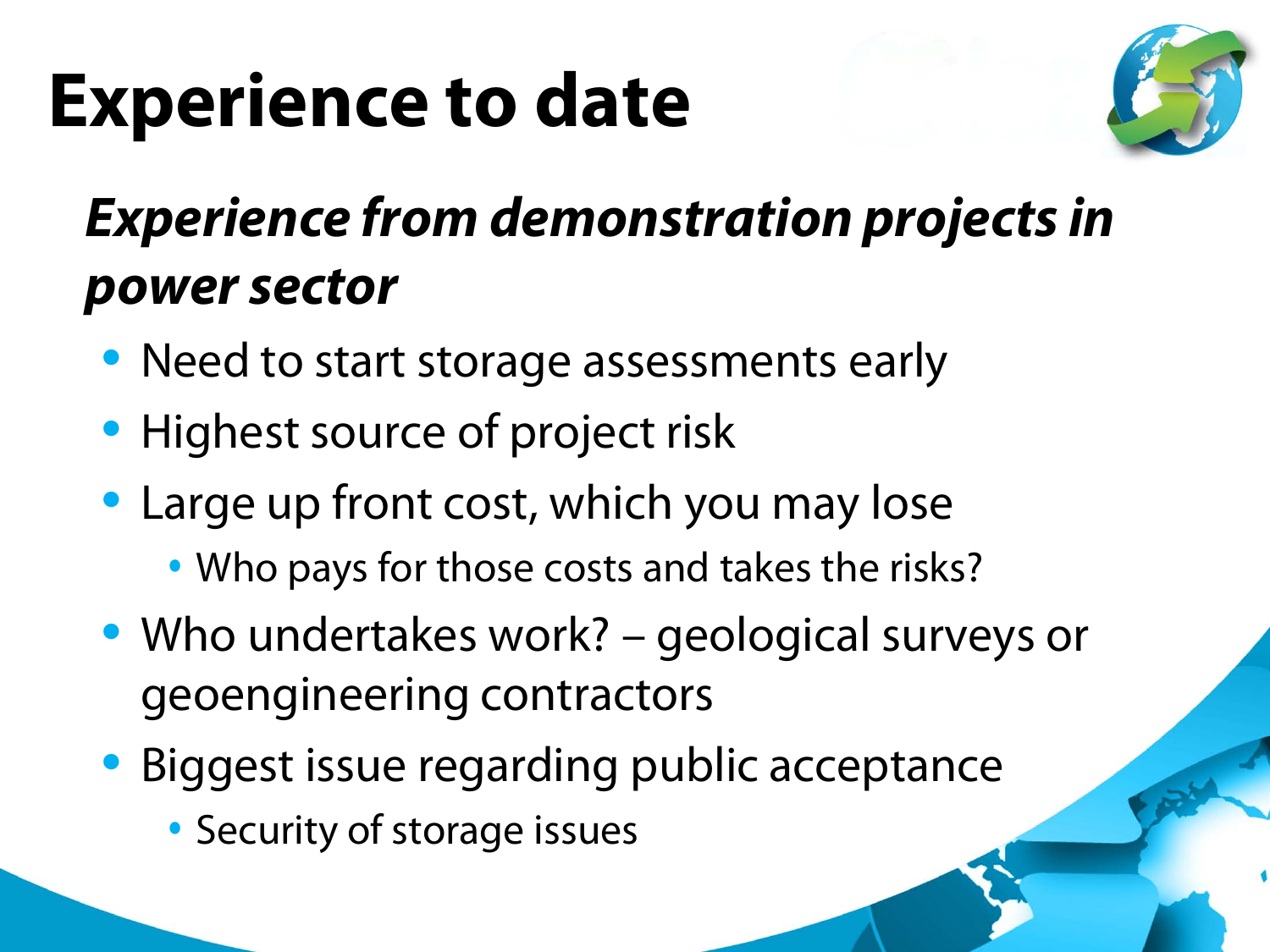



#### **World Emissions**

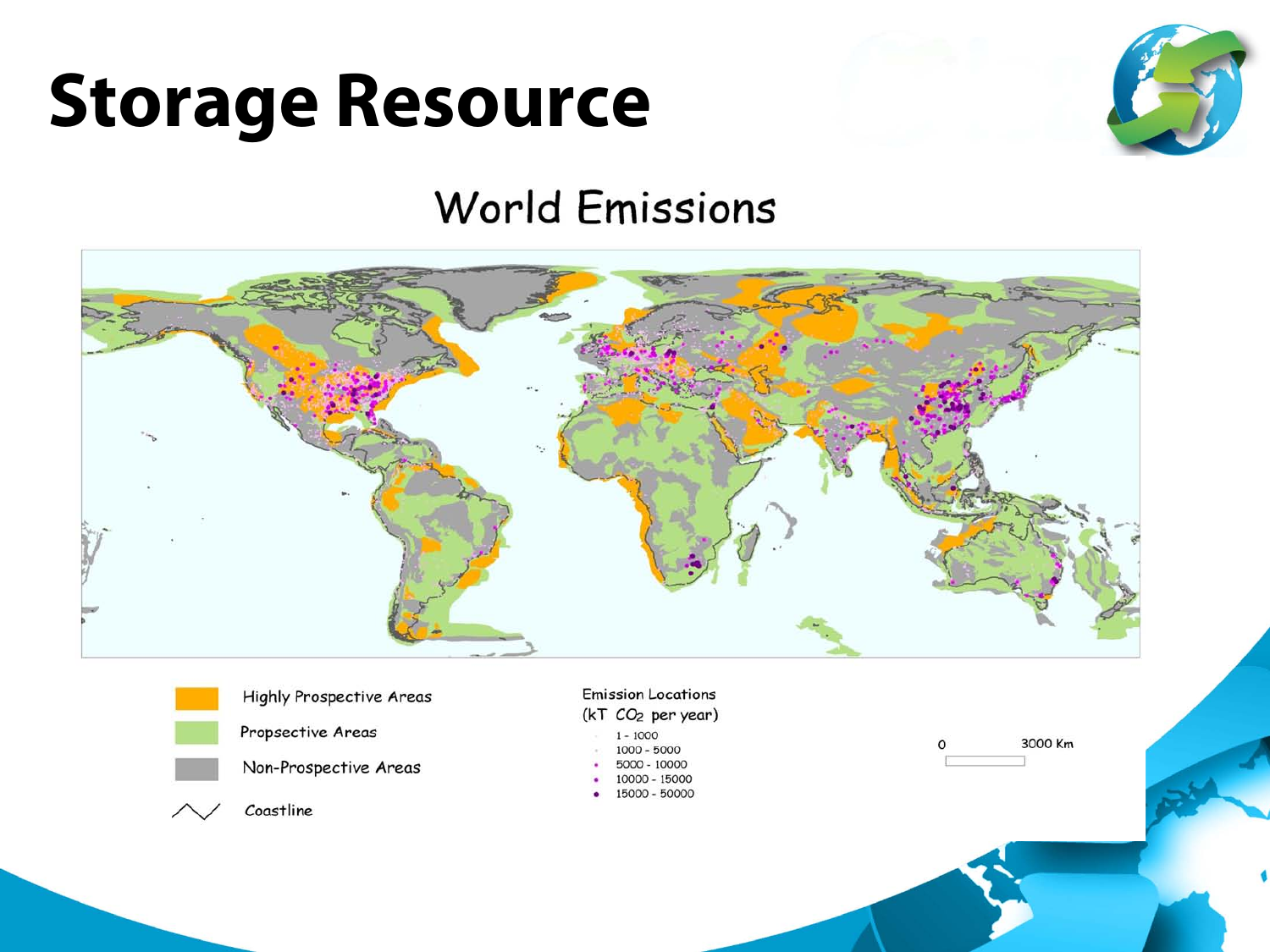#### **Storage Resource Issues**

#### *USA & Europe*

- *Good storage potential*
- *Europe – off shore*
- *USA – on shore*
- *Competition from other sectors – power sector*
- *Need to consider transmission network to reservoirs*
- *Are there suitably large reservoirs?*
- *Limited storage potential in region*
- *Transport to other regions – shipping*

*Asia*

- *Competition from other sectors – power sector*
- *Need to consider transmission network to distribution terminal*
- *Are there suitably large reservoirs?*

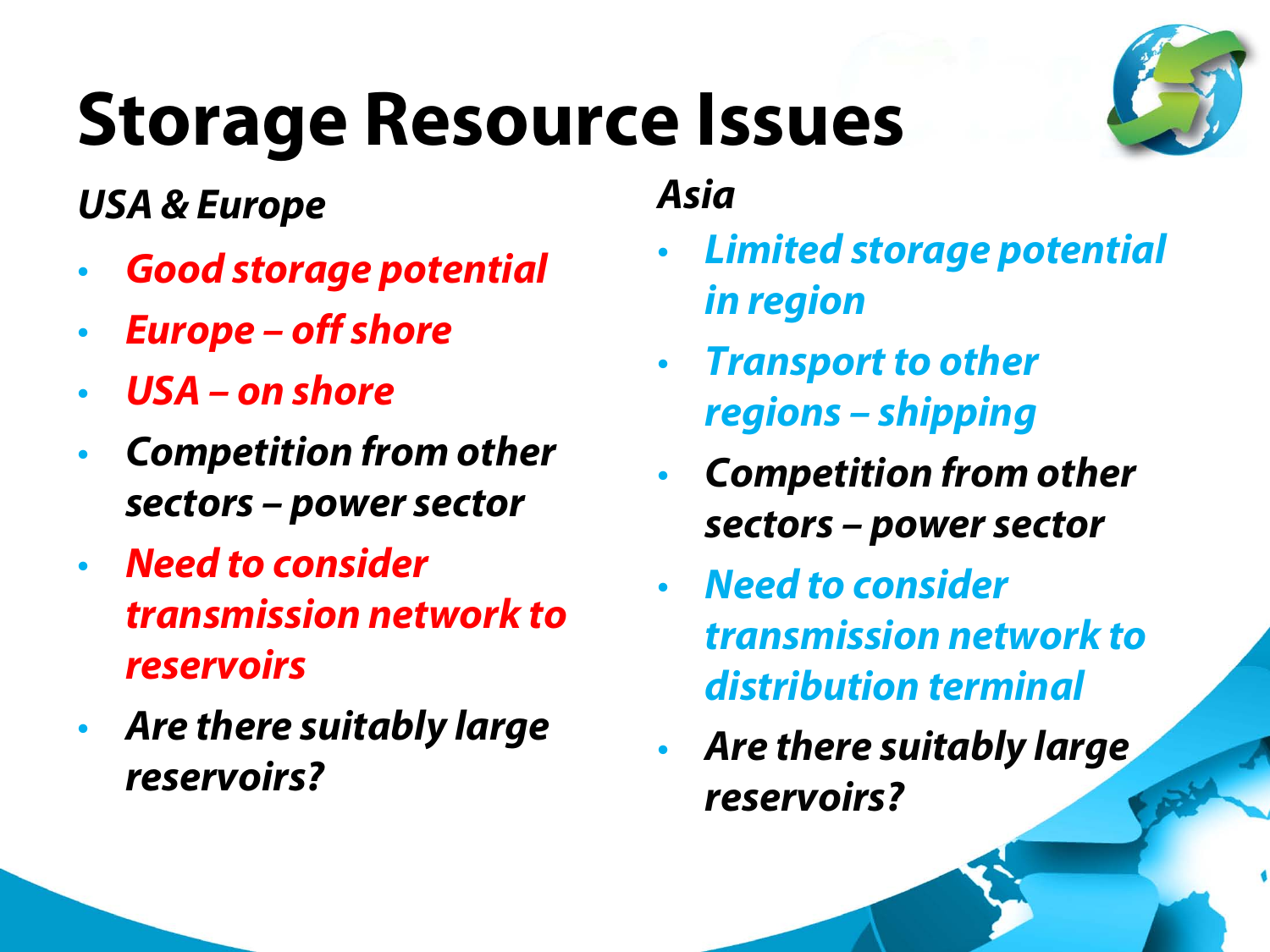## **Moving up in scale**



- Injection rates on the order of 10 MtCO<sub>2</sub>/year for many **sites;**
- **CCS infrastructure will need to be of the same scale as that of the current petroleum industry;**
	- **Management of reservoir pressures (water production) to avoid fracturing, seismic events and impact on resources (both groundwater, petroleum).**
	- **Need to optimise storage process by:**
		- **Multi-well injection schemes;**
		- **Enhancement of dissolution and residual trapping mechanisms to maximise effective storage capacity (co**injection of brine/CO<sub>2</sub>).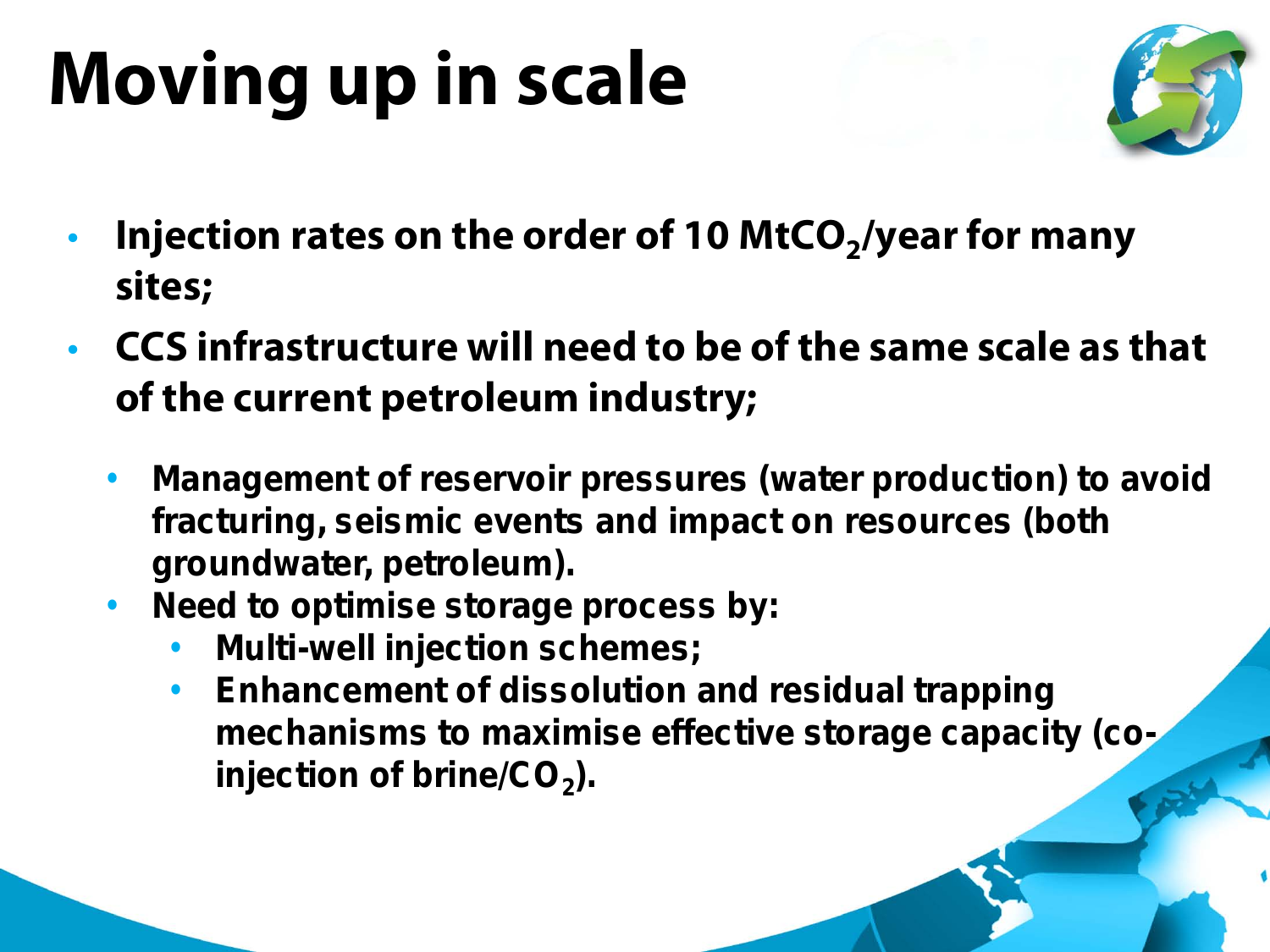### **Injection Strategy – Parameters 1**



- Definition of Injectivity:
	- The ability of a geological formation to accept fluids by injection through a well or series of wells.
- Many factors effecting injectivity, but primary is bottom-hole pressure, surpassing this pressure limit is likely to lead to migration and leakage.
	- Bottom-hole pressure influenced by:
		- Injection rate,
		- Permeability,
		- Formation thickness,
		- $CO<sub>2</sub>$  / brine viscosity,
		- Compressibility.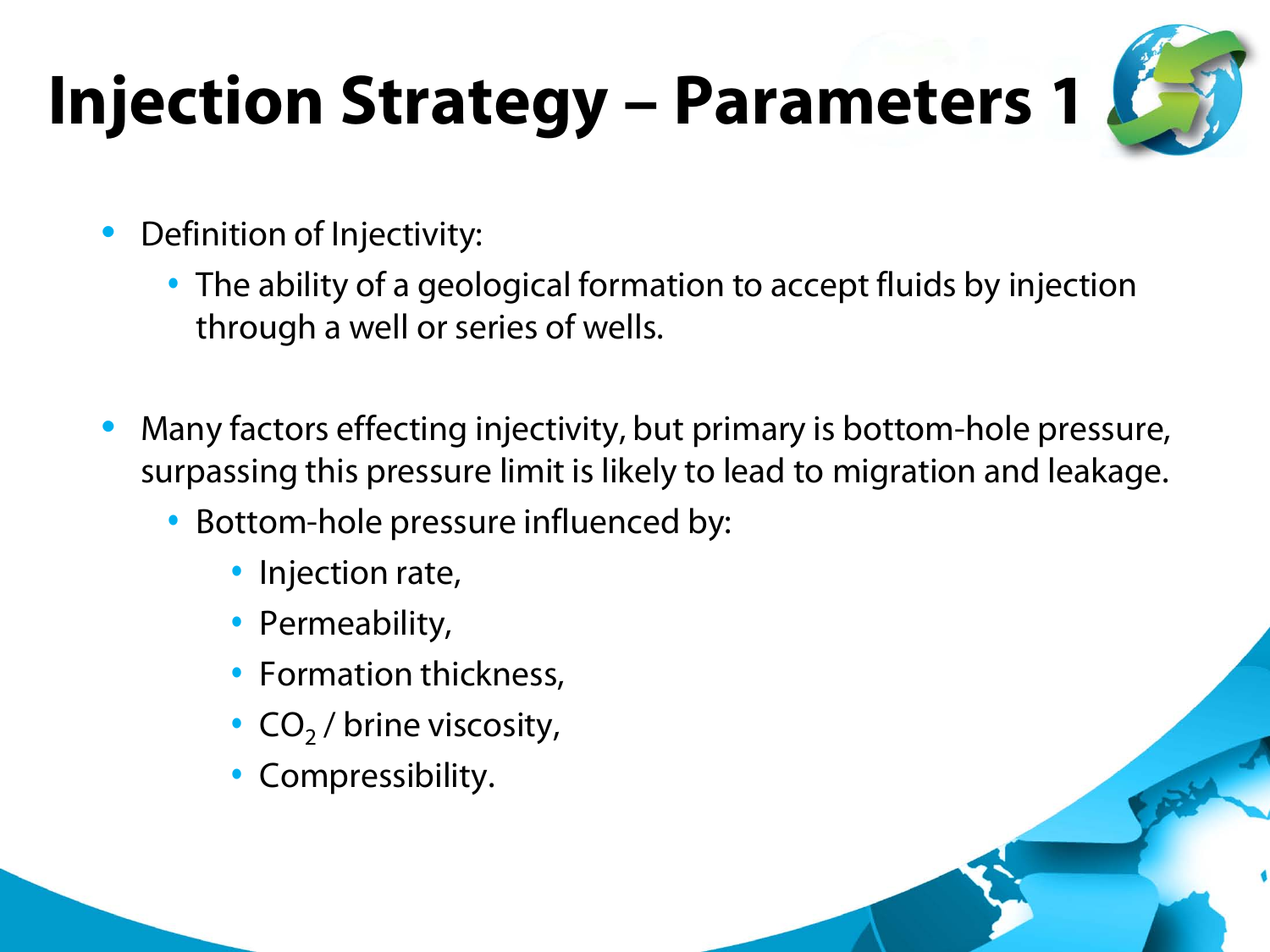## **Existing Injection Strategies**



- Snøhvit, Norway, LNG Project.
	- 0.75 Mt/yr CO2 injected through single well into DSF below Jurassic gas reservoir
	- Single well injection, considerable upscale necessary to analogise with commercial CCS projects of the future
- Gorgon, Australia, Offshore Natural Gas Production,
	- Produced gas approx. 14%  $CO<sub>2</sub>$ , removed from gas stream, compressed and transported via 12km pipeline to storage site.
	- Anticipated 9 injector wells, in 3 groups
	- Budget contingency allows for additional wells if necessary.
	- 4.9 Mt/yr CO<sub>2</sub> injected, with total projected storage of 125 Mt CO<sub>2</sub>
	- Water production wells also planned to maximise control of plume, and manage reservoir pressures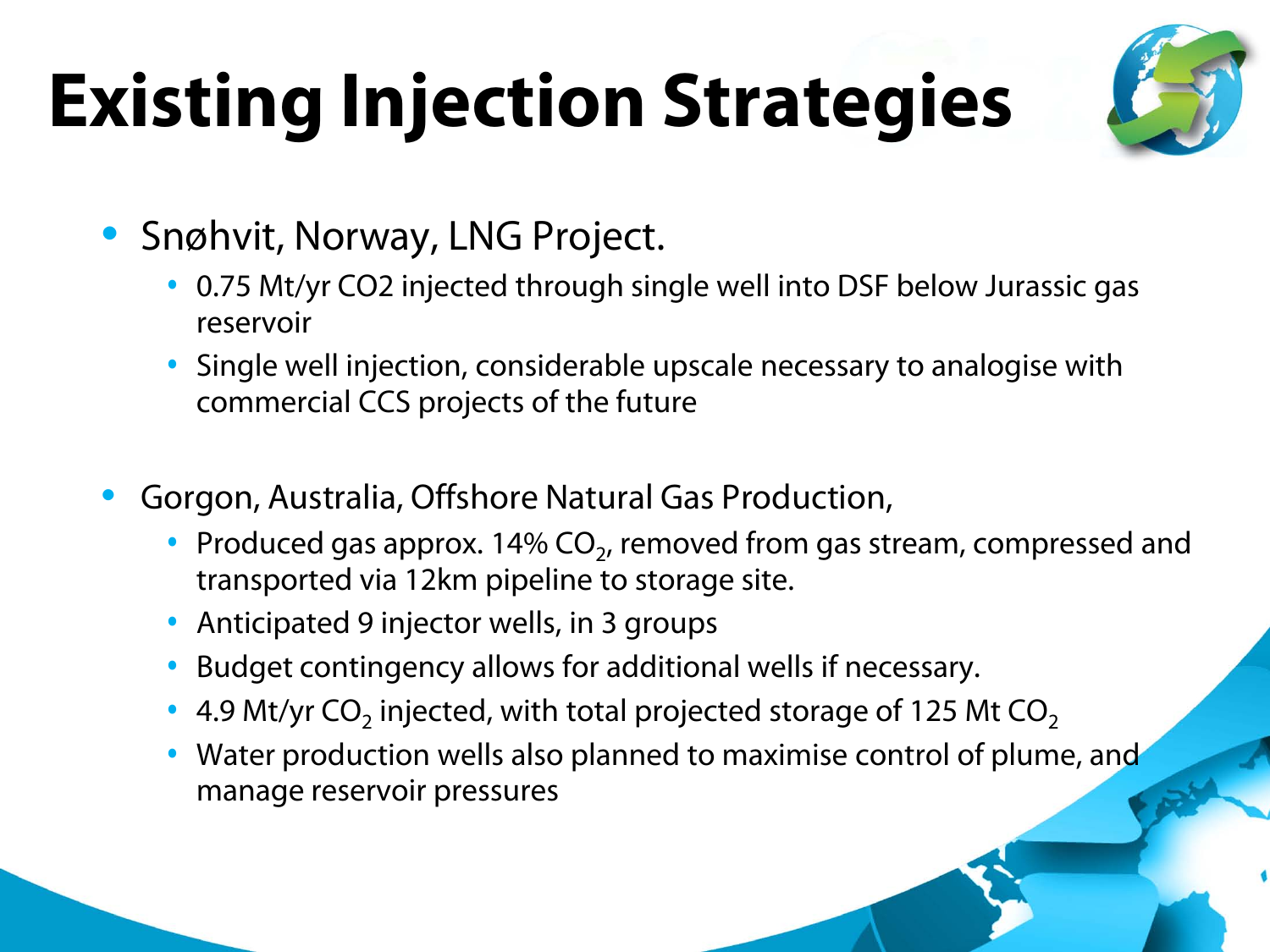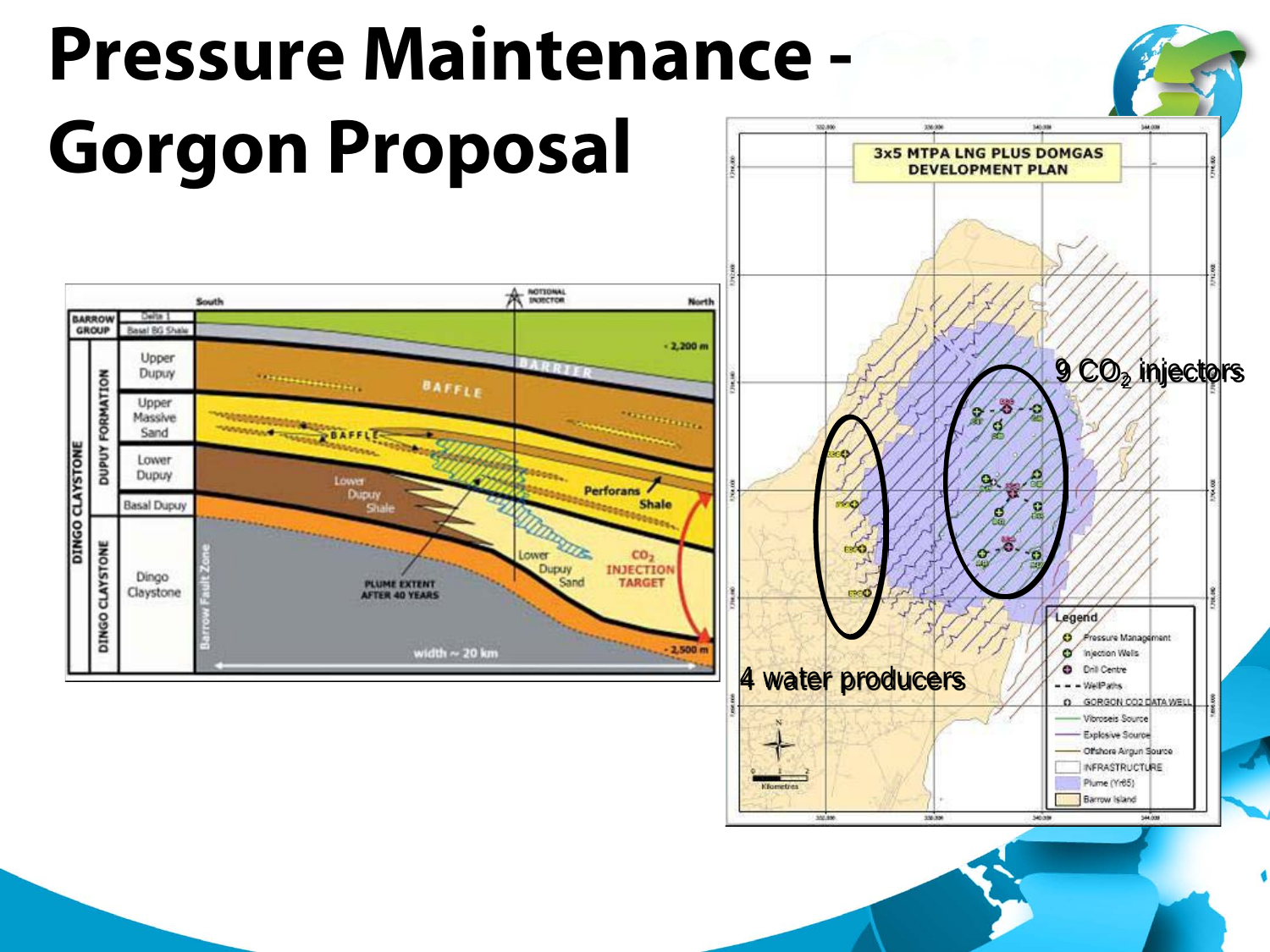#### **Conclusions to date**



- **Pressure build-up is most influential factor on injectivity and storage potential,**
- **Pressure management will therefore prove a vital element of injection strategies,**
- **Large scale demonstrations will enhance knowledge and understanding.**
- **The pure size of future CCS projects might provide unexpected new challenges.**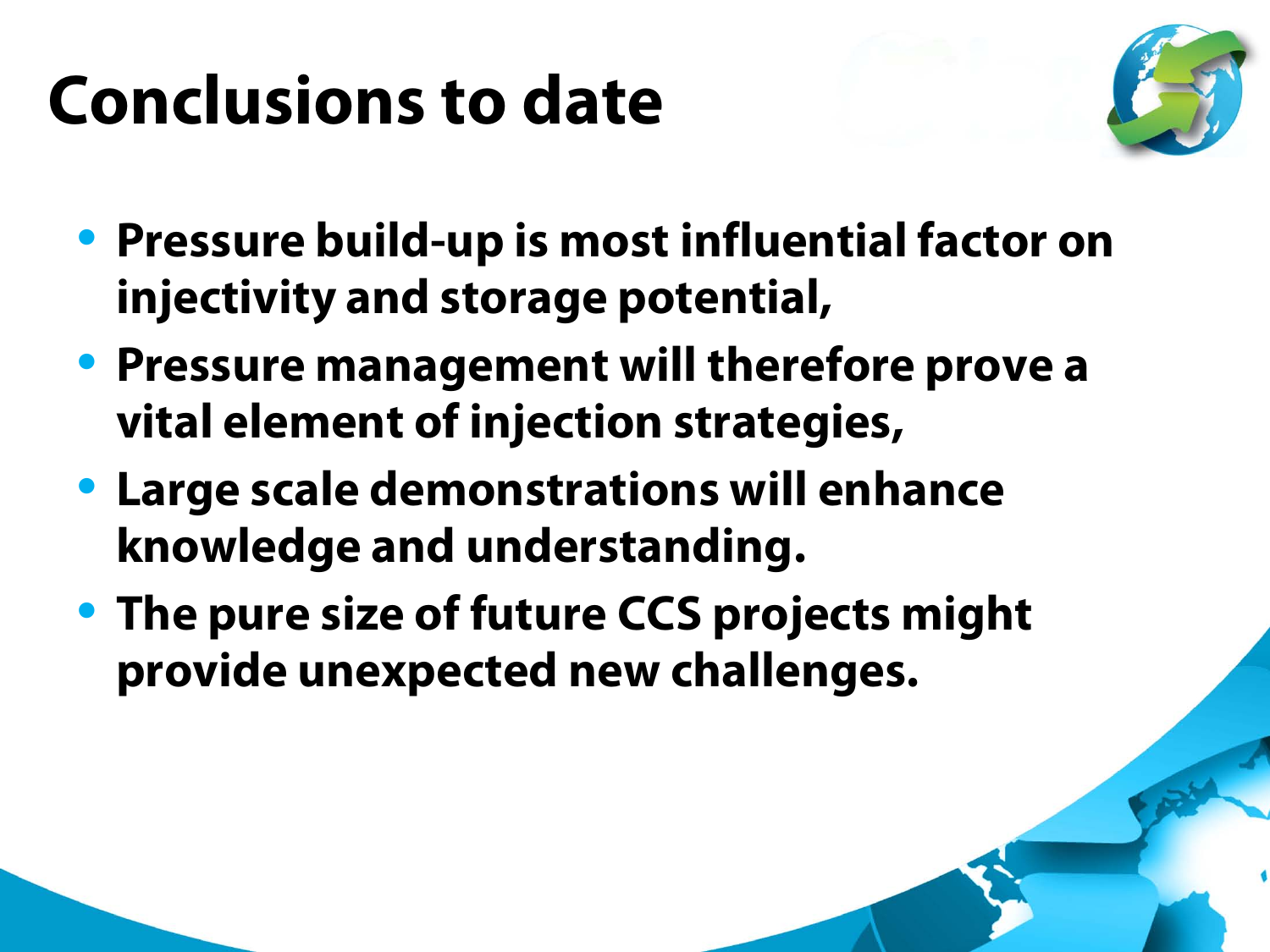### **Largest on shore project in planning**



- **Behatów CCS Project**
- •**250MW post combustion capture slip stream**
- •**Storage in onshore deep saline formation**



858MWe Power Plant near Lodz in Poland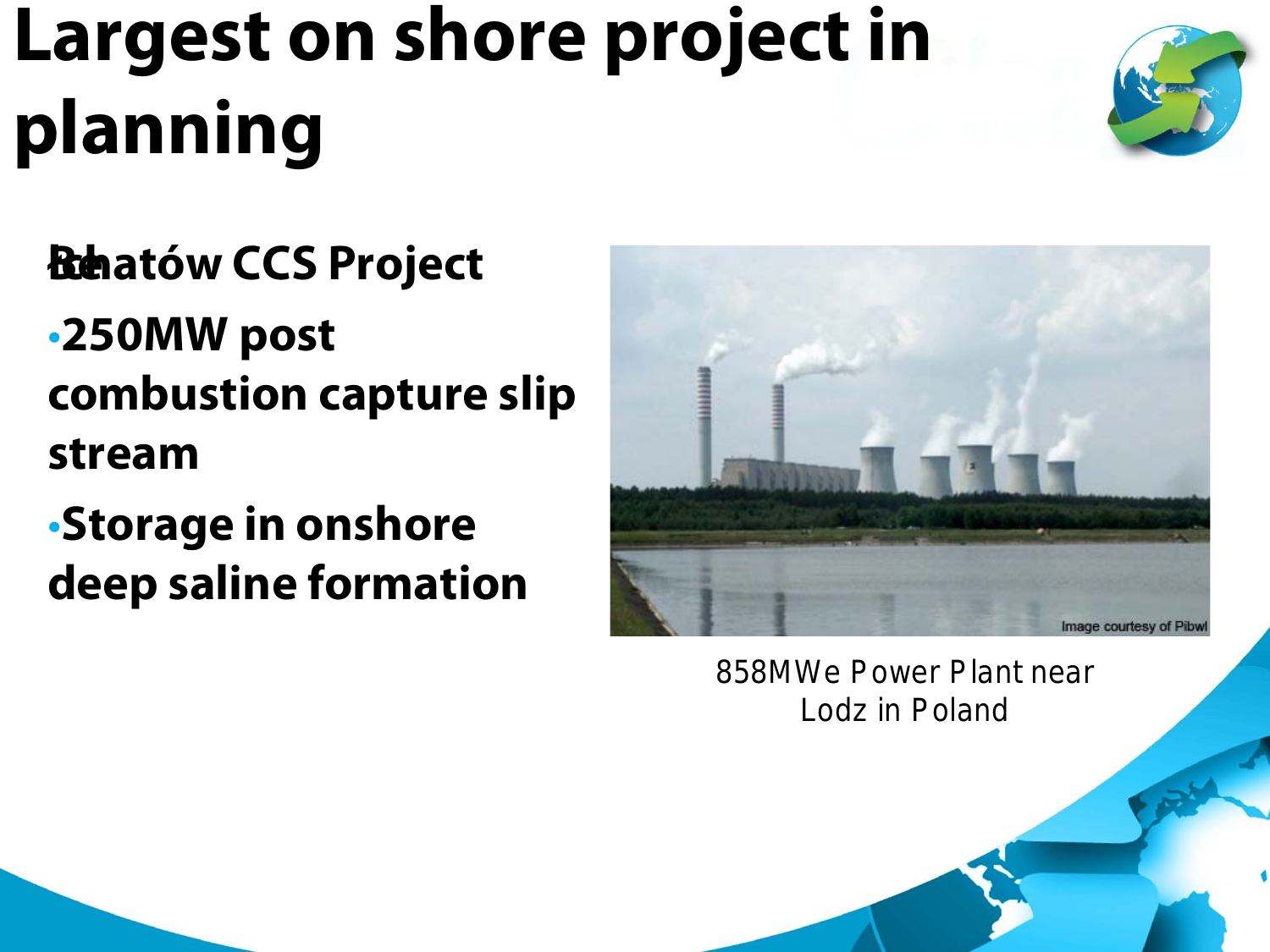#### **Behatów issues**



- *Site characterisation programme, 5 years and €7 million*
- *Proposed reservoir is a deep saline aquifer*
	- Area of Karst on top causing seismic issues
	- Inject and monitor in flanks
- *Public opposition to seismic acquisition*
- *Plume could extend 20km*
	- Need a compensation mechanism to cover plume spread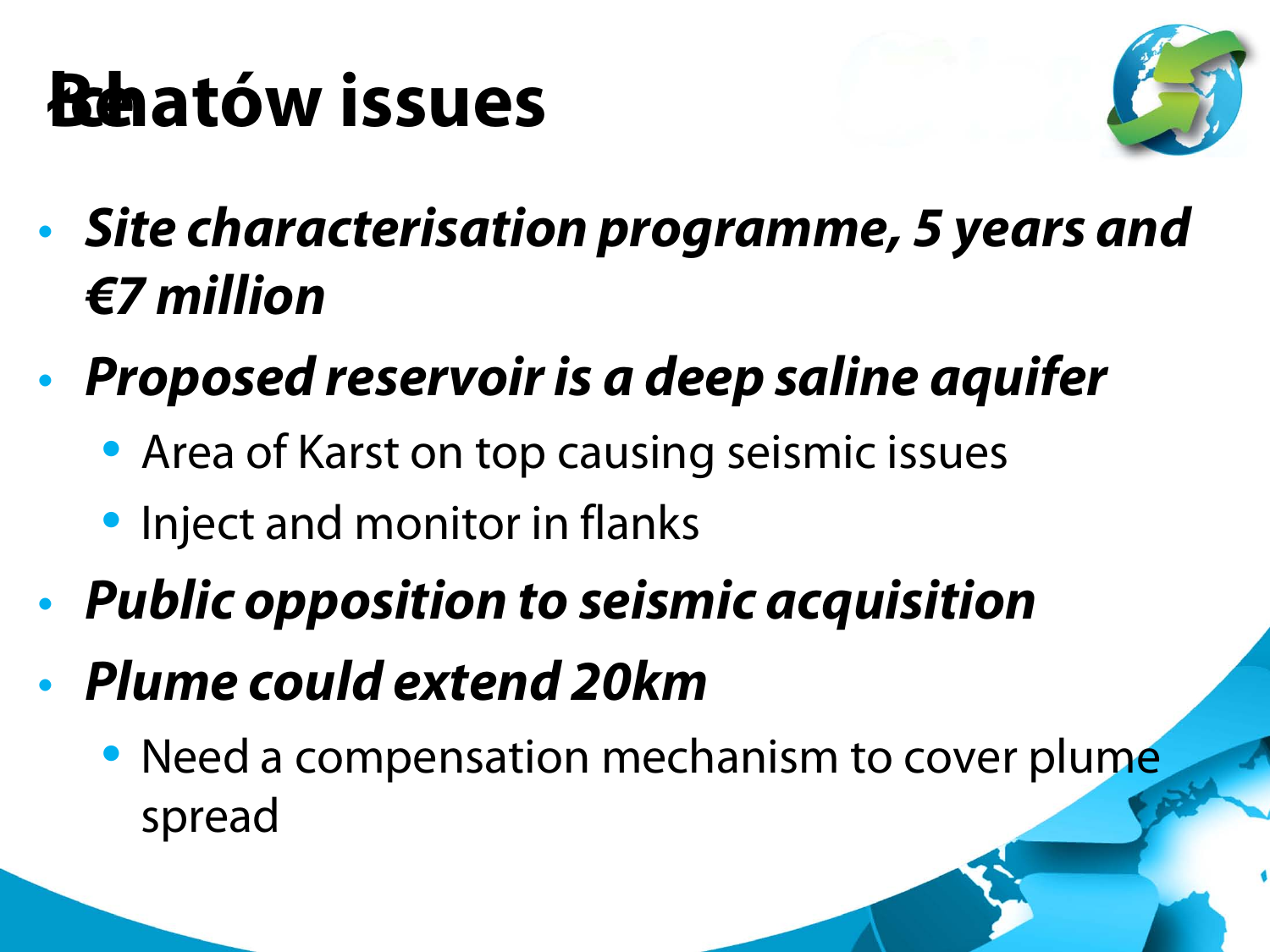## **Summary**



- *Technology development issues* 
	- 10 20 years to introduce new technology into industry sectors
	- Technical issues to resolve with oxy blast furnace technology
	- Alternative hot metal production for CCS also under evaluation
- *Transmission*
	- Steel facilities near sea shore/estuaries
		- Large volumes of gas to be transported
		- Multiple stacks, collection/distribution infrastructure required
		- Pipeline or ship transport?
- *Scale* 
	- We could be looking at 8 to 30 Mt/CO2/y produced
	- Need large reservoirs to accept this volume of CO2
	- Largest CCS injection so far Gorgon, Australia 4 Mt/y
	- Looked at potential for injection up to 10Mt/y so far